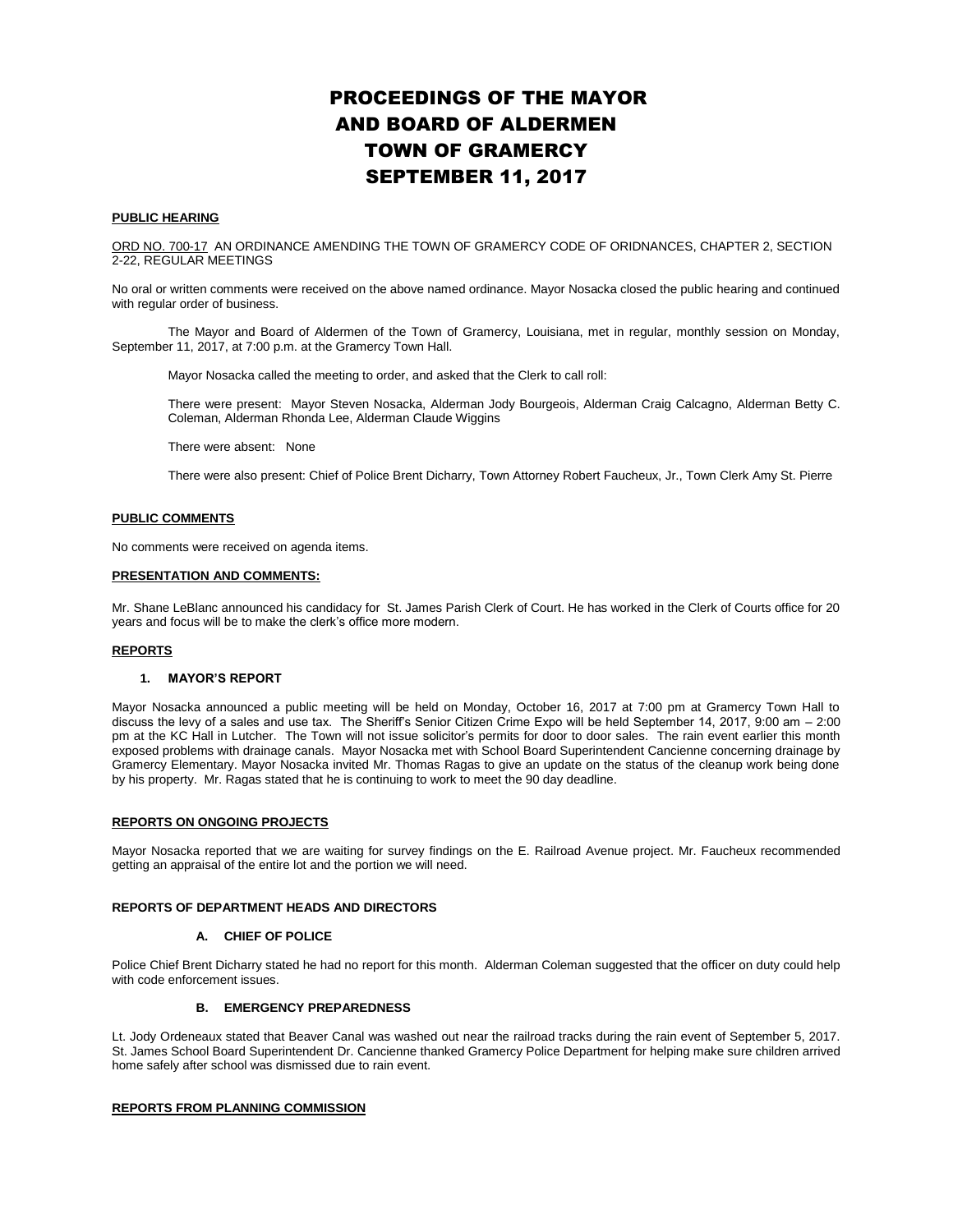Commission Chairman Barry LeBlanc reported that new yellow permit sign are now being issued. The signs are more visible; making is easier to see who has applied for a permit. He suggested the Board look into a swimming pool ordinance. Mr. Faucheux advised against it, citing the liability it could cause the town. Mr. LeBlanc gave a personal thank you to the Police Department for their help with an emergency concerning his mother.

# **REPORTS FROM GRAMERCY RECREATION DISTRICT**

Mr. Calcagno passed out this monthly report. DHH recently completed an inspection of the concession stands. A couple of violations were found and are currently being addressed. A meeting has been scheduled to consider moving forward with the Master Plan.

#### **ORDINANCES – FINAL ACTION**

ORDINANCE NO. 700-17 AN ORDINANCE AMENDING THE TOWN OF GRAMERCY CODE OF ORIDNANCES, CHAPTER 2, SECTION 2-22, REGULAR MEETINGS

WHEREAS, an Ordinance amending the Town of Gramercy Code of Ordinances, Chapter 2, Section 2-22 to change the time of the regular meetings of the Mayor and Board of Aldermen from 7:00 p.m. to 6:00 p.m.

The following shall be amended and read as:

Chapter 2, Section 2-22. Regular meetings.

The mayor and the board of aldermen shall meet in regular session on the second Monday of every month at 6:00 p.m. at the town hall.

Said Ordinance having been introduced Monday, August 14, 2017, notice of public hearing having been published on August 31, 2017 said public meeting been held on Monday, September 11, 2017 the title having been read.

Ordinance failed due to lack of a motion.

#### **RESOLUTIONS**

RESOLUTION NO. 21-17 A RESOLUTION TO APPROVE A COOPERATIVE ENDEAVOR AGREEMENT WITH ATOMS IN MOTION, LLC TO INSTALL UTILITY SERVICES IN RETURN FOR THE ECONOMIC BENEFITS TO BE PROVIDED BY THE BUSINESS

WHEREAS, Atoms in Motion, LLC is constructing a new Family Fun and Entertainment Center to be located at 1315 Deroche Circle, within the Town limits; and

WHEREAS, this new retail business will provide employment as well as property and sales tax revenues to the Town of Gramercy; and,

WHEREAS, Louisiana Revised Statutes 33:9020, authorizes local governmental subdivisions to engage in economic development projects for the purposes of aiding in cooperative development; and,

WHEREAS, the Town of Gramercy expects the creation of jobs, and the expansion of the property tax and sales tax base to result in benefit to the Town in excess of the services provided by the Town.

NOW THEREFORE BE IT RESOLVED BY THE BOARD OF ALDERMEN OF THE TOWN OF GRAMERCY, THAT:

SECTION I. Mayor, Steven T. Nosacka, is hereby authorized to enter into a Cooperative Endeavor Agreement with Atoms in Motion, LLC for the installation of utility services for this new business establishment.

A motion to adopt the above resolution was made by Alderman Coleman, seconded by Alderman Lee and resulted in the following vote:

| YEAS:    | Bourgeois, Calcagno, Coleman, Lee, Wiggins |
|----------|--------------------------------------------|
| NAYS:    | None                                       |
| ABSENT:  | None                                       |
| ABSTAIN: | None                                       |

And the resolution was declared adopted on this the  $11<sup>th</sup>$  day of September, 2017.

# RESOLUTION NO. 22-17 A RESOLUTION TO APPROVE AN INTERGOVERNMETAL AGREEMENT WITH GRAMERCY RECREATION DISTRICT FOR GRASS CUTTING AND RELATED ACTIVITIES AND SERVICES

WHEREAS, the Town of Gramercy is committed to assisting the Gramercy Recreation District (GRD), wherever legally possible and financially cost-effective, and in a manner that is mutually beneficial; and